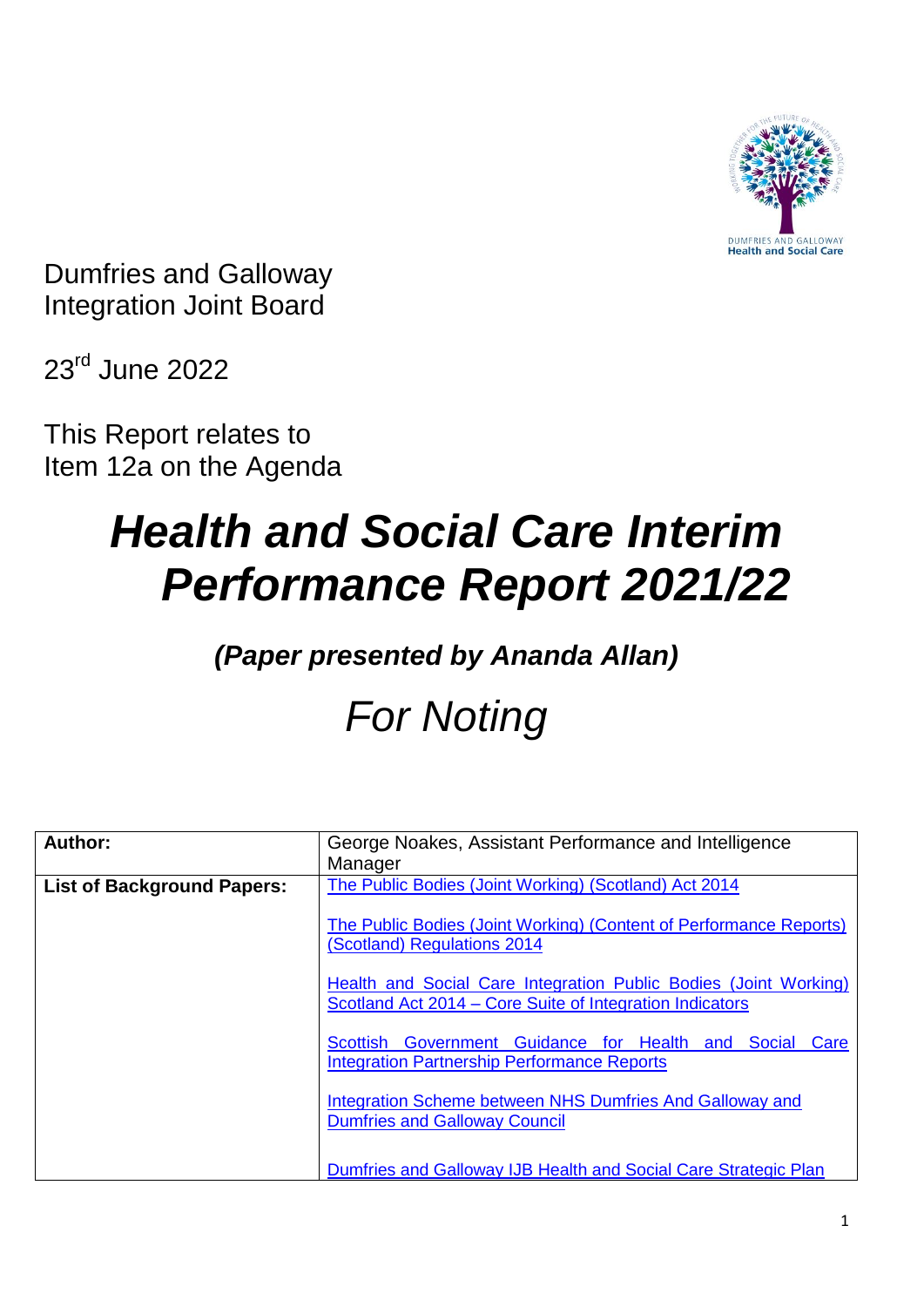|                    | Coronavirus (Scotland) Act 2020                                                  |
|--------------------|----------------------------------------------------------------------------------|
| <b>Appendices:</b> | <b>Appendix 1 – Health and Social Care Interim Performance</b><br>Report 2021/22 |

| Direction Required to Council, Direction to: |                                          |  |
|----------------------------------------------|------------------------------------------|--|
| <b>Health Board or Both</b>                  | No Direction Required                    |  |
|                                              | 2. Dumfries and Galloway Council         |  |
|                                              | 3. NHS Dumfries and Galloway             |  |
|                                              | 4. Dumfries and Galloway Council and NHS |  |
|                                              | <b>Dumfries and Galloway</b>             |  |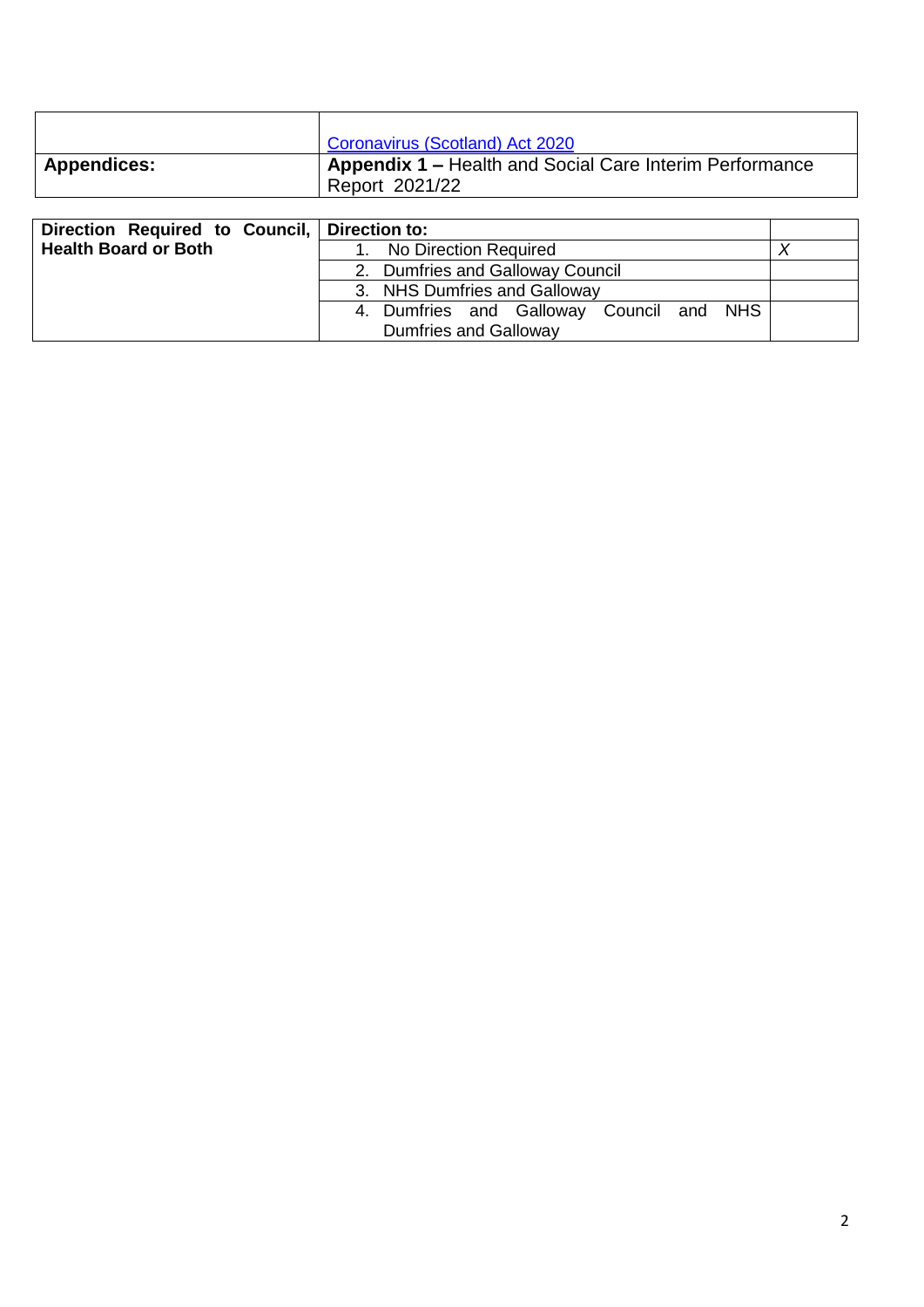#### **1. Introduction**

- 1.1 In November 2018 the IJB agreed a revised performance framework for the Partnership that applies to any activities up to and including 31 March 2022.
- 1.2 This interim performance report discusses the progress of the Partnership against the 9 national health and wellbeing outcomes and the commitments contained within the 2018-21 Strategic Commissioning Plan (SCP).
- 1.3 The interim performance report includes
	- actions taken to support the remobilisation of services following the emergency response to the COVID-19 pandemic, and to deliver the 9 national Health and Wellbeing Outcomes
	- indicators set within a benchmarking context to enable the IJB to reflect on performance for Dumfries and Galloway in relation to the rest of Scotland
	- a summary of all indicators monitored regularly by the Partnership including the latest Ministerial Steering Group (MSG) indicators
- 1.4 In March 2022, the IJB published a new Strategic Commissioning Plan and Performance Management Framework therefore this is the last Interim Performance Report relating to 2018-21, completing the performance cycle for the old SCP.

#### **2. Recommendations**

- 2.1 **The Integration Joint Board is asked to note:**
	- **The interim performance of the Health and Social Care Partnership in relation to benchmarking for the rest of Scotland**
	- **The actions being undertaken**

#### **3. Background and Main Report**

- 3.1 The process of comparing the performance of Dumfries and Galloway to the rest of Scotland is called 'benchmarking'. Benchmarking requires data to be collected and processed in a consistent way across Scotland so that comparisons between areas are fair and objective.
- 3.2 Consequently, this is only possible for indicators that are reported through Official Statistics publications by Scottish Government or by Public Health Scotland (PHS). Official Statistics must meet a high level of quality assurance and undergo a rigorous validation process.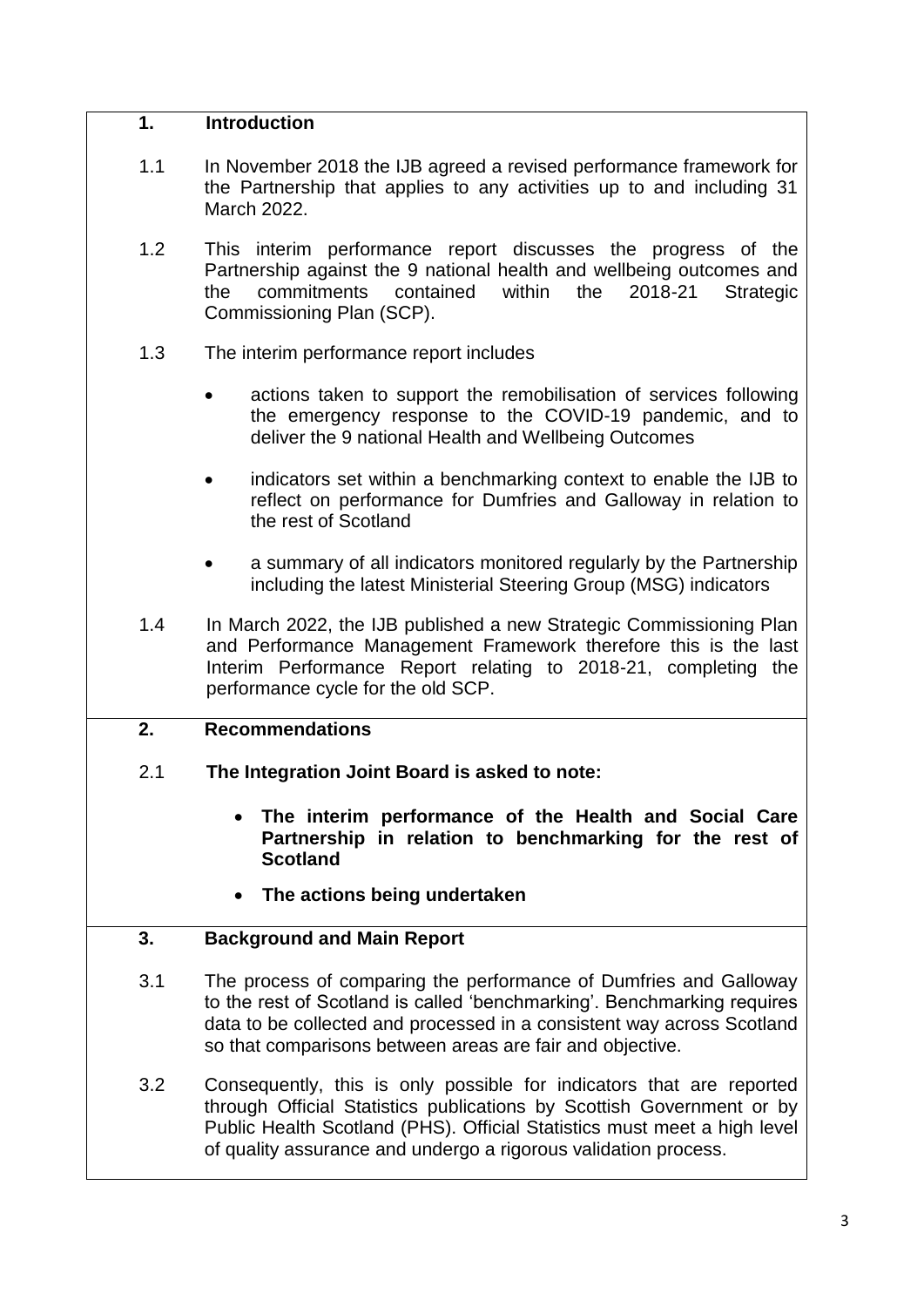- 3.3 This means that often there is a substantial interval between the collection of data and the publication of benchmarking figures. There have also been substantial reporting challenges across Scotland during the COVID-19 pandemic. For the benchmarking in this report we have used the most recent figures available from Official Statistics published up to March 2022.
- 3.4 Some indicators do not have results available at partnership level. Instead, information is published at health board level. We are able to report this due to the 1 Health Board / 1 Local Authority integration model in Dumfries and Galloway.
- 3.5 This interim report shows health and social care performance information in the context of how Dumfries and Galloway performs compared to other parts of Scotland. This enables us to reflect on the how the local model of care and support is performing against similar challenges experienced elsewhere across the country.
- 3.6 Highlights from the Health and Social Care Interim Performance Report 2021/22 report include:
	- In Dumfries and Galloway, the rate of emergency admissions and the number of bed days spent in hospital by people admitted as an emergency are higher than the average for Scotland.
	- People reporting their views in the Health and Care Experience Survey were generally more positive than the Scottish average, including having positive experiences of their care and support.
	- A higher proportion of people diagnosed with dementia received appropriate dementia support than the average across Scotland however, this was below the national standard of 100%.
	- There is a broad range of approaches with regard to implementing Self Directed Support (SDS) across Scotland. Dumfries and Galloway has a very low number of people supported through SDS Option 2.
	- The number of people from deprived communities who successfully quit smoking for at least 12 weeks was the highest in Scotland.
	- The proportion of Unpaid Carers reporting feeling supported in the Health and Care Experience Survey was lower than the previous year. This was the pattern for the whole of Scotland, and Dumfries and Galloway remained higher than average.
	- Overall, performance against various waiting times targets has been mixed and this reflects the disruption caused by the COVID-19 pandemic. For some indicators, such as Treatment Time Guarantee and diagnostic waiting times performance in Dumfries and Galloway has been better than the average for Scotland. For other indicators such as outpatient waiting times, CAMHS and psychological therapies, performance has been below the average for Scotland.